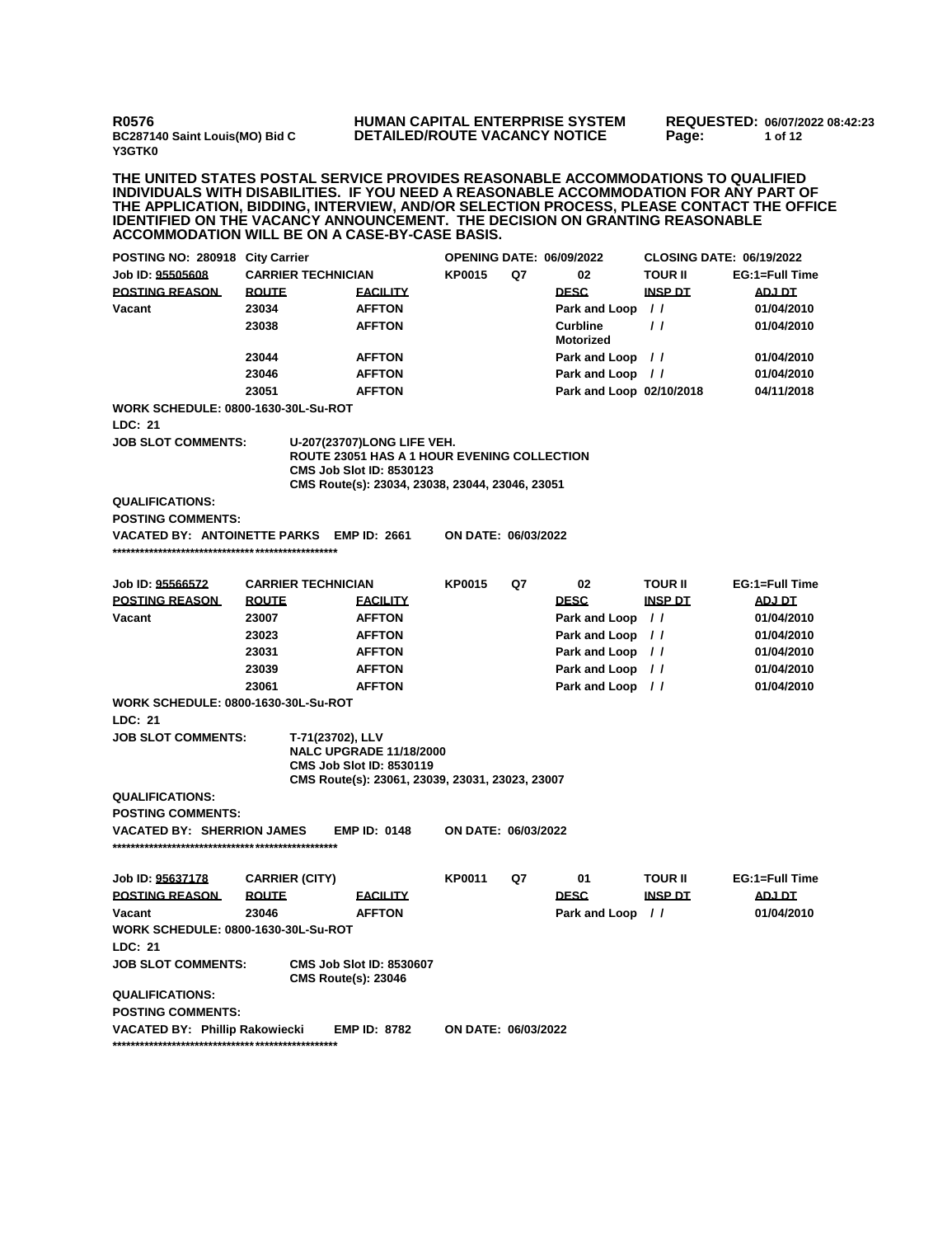| <b>R0576</b><br>BC287140 Saint Louis(MO) Bid C<br><b>Y3GTK0</b> |              |                       | <b>HUMAN CAPITAL ENTERPRISE SYSTEM</b><br><b>DETAILED/ROUTE VACANCY NOTICE</b>                                       |                            | <b>REQUESTED:</b><br>Page: | 06/07/2022 08:42:23<br>2 of 12 |                |                |
|-----------------------------------------------------------------|--------------|-----------------------|----------------------------------------------------------------------------------------------------------------------|----------------------------|----------------------------|--------------------------------|----------------|----------------|
| Job ID: 95707227                                                |              | <b>CARRIER (CITY)</b> |                                                                                                                      | <b>KP0011</b>              | Q7                         | 01                             | <b>TOUR II</b> | EG:1=Full Time |
| <b>POSTING REASON</b>                                           | <b>ROUTE</b> |                       | <b>FACILITY</b>                                                                                                      |                            |                            | <b>DESC</b>                    | <b>INSP DT</b> | ADJ DT         |
| Vacant                                                          | 23006        |                       | <b>AFFTON</b>                                                                                                        |                            |                            | Park and Loop //               |                | 01/04/2010     |
| WORK SCHEDULE: 0800-1630-30L-Su-ROT<br>LDC: 21                  |              |                       |                                                                                                                      |                            |                            |                                |                |                |
| <b>JOB SLOT COMMENTS:</b>                                       |              |                       | <b>CMS Job Slot ID: 8529138</b><br><b>CMS Route(s): 23006</b>                                                        |                            |                            |                                |                |                |
| <b>QUALIFICATIONS:</b>                                          |              |                       |                                                                                                                      |                            |                            |                                |                |                |
| <b>POSTING COMMENTS:</b>                                        |              |                       |                                                                                                                      |                            |                            |                                |                |                |
| <b>VACATED BY: EMILY EULER</b>                                  |              |                       | <b>EMP ID: 6981</b>                                                                                                  | ON DATE: 06/03/2022        |                            |                                |                |                |
| Job ID: 95878612                                                |              | <b>CARRIER (CITY)</b> |                                                                                                                      | <b>KP0011</b>              | Q7                         | 01                             | <b>TOUR II</b> | EG:1=Full Time |
| <b>POSTING REASON</b>                                           | <u>ROUTE</u> |                       | <b>FACILITY</b>                                                                                                      |                            |                            | <b>DESC</b>                    | <u>INSP DT</u> | <u>ADJ DT</u>  |
| Vacant                                                          | 23025        |                       | <b>AFFTON</b>                                                                                                        |                            |                            | Park and Loop //               |                | 01/04/2010     |
| WORK SCHEDULE: 0800-1630-30L-Su-ROT                             |              |                       |                                                                                                                      |                            |                            |                                |                |                |
| <b>LDC: 21</b>                                                  |              |                       |                                                                                                                      |                            |                            |                                |                |                |
| <b>JOB SLOT COMMENTS:</b>                                       |              |                       | <b>CMS Job Slot ID: 8529156</b><br><b>CMS Route(s): 23025</b>                                                        |                            |                            |                                |                |                |
| <b>QUALIFICATIONS:</b>                                          |              |                       |                                                                                                                      |                            |                            |                                |                |                |
| <b>POSTING COMMENTS:</b>                                        |              |                       |                                                                                                                      |                            |                            |                                |                |                |
| <b>VACATED BY: Steven Conran</b>                                |              |                       | <b>EMP ID: 9646</b>                                                                                                  | ON DATE: 06/30/2022        |                            |                                |                |                |
| Job ID: 95745886                                                |              | <b>CARRIER (CITY)</b> |                                                                                                                      | <b>KP0011</b>              | Q7                         | 01                             | <b>TOUR II</b> | EG:1=Full Time |
| <b>POSTING REASON</b>                                           | <b>ROUTE</b> |                       | <b>FACILITY</b>                                                                                                      |                            |                            | <b>DESC</b>                    | <b>INSP DT</b> | <b>ADJ DT</b>  |
| Vacant                                                          | 05038        |                       | <b>CLAYTON</b>                                                                                                       |                            |                            | Park and Loop 04/09/2018       |                | 06/14/2018     |
| WORK SCHEDULE: 0830-1700-30L-Su-ROT                             |              |                       |                                                                                                                      |                            |                            |                                |                |                |
| <b>LDC: 21</b>                                                  |              |                       |                                                                                                                      |                            |                            |                                |                |                |
| <b>JOB SLOT COMMENTS:</b>                                       |              | <b>LLV</b>            |                                                                                                                      |                            |                            |                                |                |                |
|                                                                 |              |                       | <b>REPLACES JOB 1473541 NALC UPGRADE 11/18/2000</b><br><b>CMS Job Slot ID: 8529089</b><br><b>CMS Route(s): 05038</b> |                            |                            |                                |                |                |
| <b>QUALIFICATIONS:</b>                                          |              |                       |                                                                                                                      |                            |                            |                                |                |                |
| <b>POSTING COMMENTS:</b>                                        |              |                       |                                                                                                                      |                            |                            |                                |                |                |
| VACATED BY: Janet Carter                                        |              |                       | <b>EMP ID: 5605</b>                                                                                                  | <b>ON DATE: 06/03/2022</b> |                            |                                |                |                |
| Job ID: <u>95727596</u>                                         |              | <b>CARRIER (CITY)</b> |                                                                                                                      | <b>KP0011</b>              | Q7                         | 01                             | <b>TOUR II</b> | EG:1=Full Time |
| <b>POSTING REASON</b>                                           | <u>ROUTE</u> |                       | <u>FACILITY</u>                                                                                                      |                            |                            | <b>DESC</b>                    | <u>INSP DT</u> | ADJ DT         |
| Vacant                                                          | 25051        |                       | <b>CHARLES J COYLE</b>                                                                                               |                            |                            | Park and Loop 05/17/2005       |                | 03/02/2012     |
| WORK SCHEDULE: 0700-1530-30L-Su-ROT                             |              |                       |                                                                                                                      |                            |                            |                                |                |                |
| LDC: 21                                                         |              |                       |                                                                                                                      |                            |                            |                                |                |                |
| <b>JOB SLOT COMMENTS:</b>                                       |              | LONG LIFE VEH.        | <b>REPLACES JOB 1482966 NALC UPGRADE 11/18/2000</b><br><b>CMS Job Slot ID: 8530218</b><br><b>CMS Route(s): 25051</b> |                            |                            |                                |                |                |
| <b>QUALIFICATIONS:</b>                                          |              |                       |                                                                                                                      |                            |                            |                                |                |                |
| <b>POSTING COMMENTS:</b>                                        |              |                       |                                                                                                                      |                            |                            |                                |                |                |
| VACATED BY: TERRANCE POWERS EMP ID: 9027                        |              |                       |                                                                                                                      | <b>ON DATE: 05/06/2022</b> |                            |                                |                |                |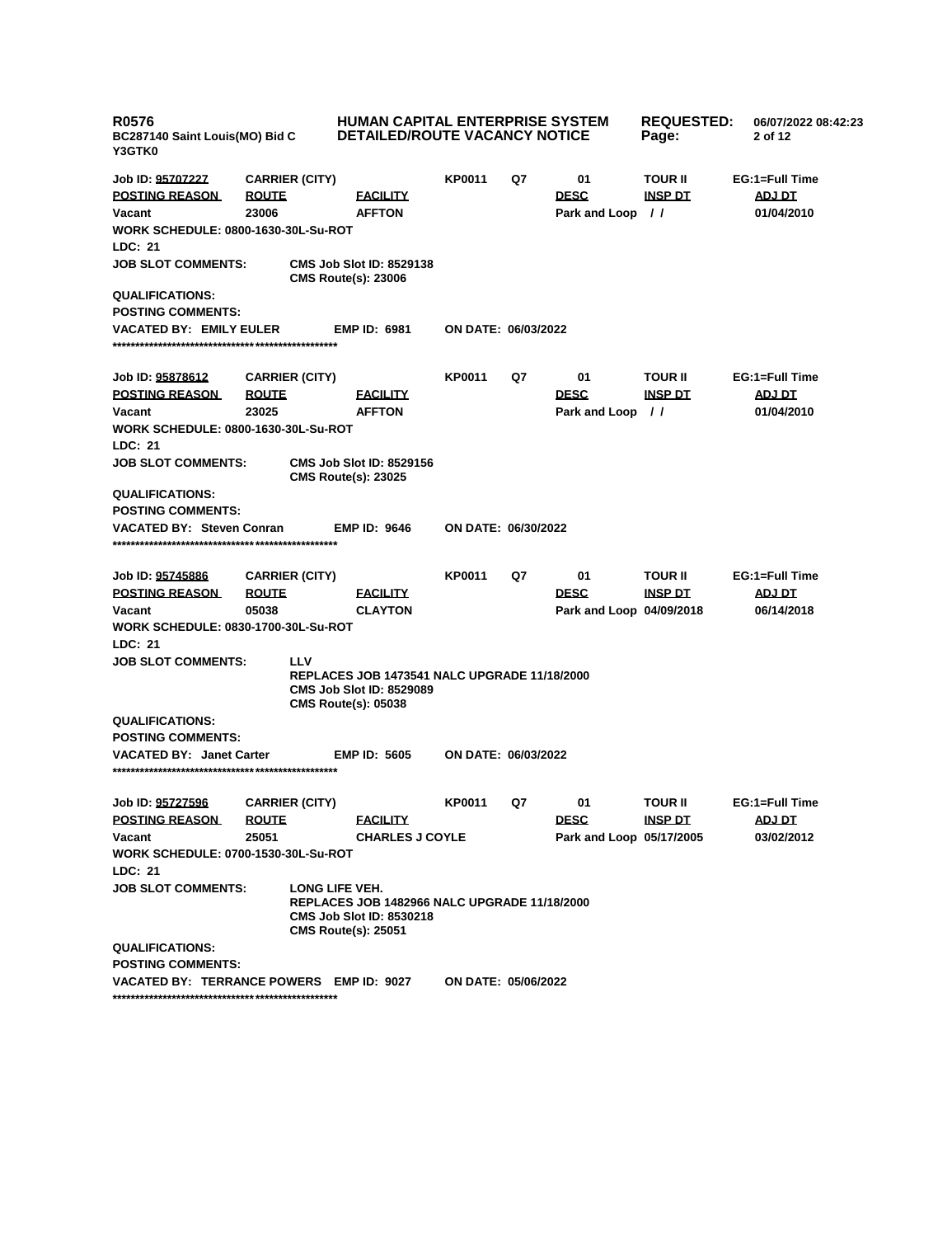| <b>R0576</b><br>BC287140 Saint Louis(MO) Bid C<br>Y3GTK0 |                           | <b>HUMAN CAPITAL ENTERPRISE SYSTEM</b><br>DETAILED/ROUTE VACANCY NOTICE            |                            |    |                              | <b>REQUESTED:</b><br>Page: | 06/07/2022 08:42:23<br>3 of 12 |  |
|----------------------------------------------------------|---------------------------|------------------------------------------------------------------------------------|----------------------------|----|------------------------------|----------------------------|--------------------------------|--|
| Job ID: <u>95612680</u>                                  | <b>CARRIER (CITY)</b>     |                                                                                    | <b>KP0011</b>              | Q7 | 01                           | TOUR II                    | EG:1=Full Time                 |  |
| <b>POSTING REASON</b>                                    | <b>ROUTE</b>              | <b>EACILITY</b>                                                                    |                            |    | <b>DESC</b>                  | <b>INSP DT</b>             | ADJ DT                         |  |
| Vacant                                                   | 41022                     | <b>CREVE COEUR</b>                                                                 |                            |    | <b>Curbline</b><br>Motorized | 04/01/2019                 | 07/31/2019                     |  |
| <b>WORK SCHEDULE: 0830-1700-30L-Su-ROT</b>               |                           |                                                                                    |                            |    |                              |                            |                                |  |
| LDC: 21                                                  |                           |                                                                                    |                            |    |                              |                            |                                |  |
| <b>JOB SLOT COMMENTS:</b>                                |                           | <b>CMS Job Slot ID: 8529423</b><br><b>CMS Route(s): 41022</b>                      |                            |    |                              |                            |                                |  |
| <b>QUALIFICATIONS:</b>                                   |                           |                                                                                    |                            |    |                              |                            |                                |  |
| <b>POSTING COMMENTS:</b>                                 |                           |                                                                                    |                            |    |                              |                            |                                |  |
| <b>VACATED BY: Lyle Herrington</b>                       |                           | <b>EMP ID: 1941</b>                                                                | <b>ON DATE: 05/31/2022</b> |    |                              |                            |                                |  |
|                                                          |                           |                                                                                    |                            |    |                              |                            |                                |  |
| Job ID: 95507400                                         | <b>CARRIER TECHNICIAN</b> |                                                                                    | <b>KP0015</b>              | Q7 | 02                           | <b>TOUR II</b>             | EG:1=Full Time                 |  |
| <b>POSTING REASON</b>                                    | <b>ROUTE</b>              | <b>FACILITY</b>                                                                    |                            |    | <b>DESC</b>                  | <b>INSP DT</b>             | <b>ADJ DT</b>                  |  |
| Vacant                                                   | 14004                     | <b>TIMOTHY M GAFFNEY</b>                                                           |                            |    | Park and Loop 02/25/2019     |                            | 06/12/2019                     |  |
|                                                          | 14014                     | <b>TIMOTHY M GAFFNEY</b>                                                           |                            |    | Park and Loop 02/25/2019     |                            | 06/12/2019                     |  |
|                                                          | 14015                     | <b>TIMOTHY M GAFFNEY</b>                                                           |                            |    | Park and Loop 02/25/2019     |                            | 06/12/2019                     |  |
|                                                          | 14065                     | <b>TIMOTHY M GAFFNEY</b>                                                           |                            |    | Park and Loop 03/04/2019     |                            | 06/12/2019                     |  |
|                                                          | 14061                     | <b>TIMOTHY M GAFFNEY</b>                                                           |                            |    | Park and Loop 03/04/2019     |                            | 06/12/2019                     |  |
| <b>WORK SCHEDULE: 0830-1700-30L-Su-ROT</b>               |                           |                                                                                    |                            |    |                              |                            |                                |  |
| <b>LDC: 21</b>                                           |                           |                                                                                    |                            |    |                              |                            |                                |  |
| <b>JOB SLOT COMMENTS:</b>                                | U-10(14701)               | <b>CMS Job Slot ID: 8529744</b><br>CMS Route(s): 14004, 14014, 14015, 14061, 14065 |                            |    |                              |                            |                                |  |
| <b>QUALIFICATIONS:</b>                                   |                           |                                                                                    |                            |    |                              |                            |                                |  |
| <b>POSTING COMMENTS:</b>                                 |                           |                                                                                    |                            |    |                              |                            |                                |  |
| VACATED BY: SHERRON PIERCE                               |                           | <b>EMP ID: 4970</b>                                                                | ON DATE: 06/03/2022        |    |                              |                            |                                |  |
|                                                          |                           |                                                                                    |                            |    |                              |                            |                                |  |
| Job ID: 95549676                                         | <b>CARRIER TECHNICIAN</b> |                                                                                    | <b>KP0015</b>              | Q7 | 02                           |                            | EG:1=Full Time                 |  |
| <b>POSTING REASON</b>                                    | <b>ROUTE</b>              | <b>FACILITY</b>                                                                    |                            |    | <b>DESC</b>                  | <u>INSP DT</u>             | <b>ADJ DT</b>                  |  |
| Vacant                                                   | 14008                     | <b>TIMOTHY M GAFFNEY</b>                                                           |                            |    | Park and Loop 02/25/2019     |                            | 06/12/2019                     |  |
|                                                          | 14012                     | <b>TIMOTHY M GAFFNEY</b>                                                           |                            |    | Park and Loop 02/25/2019     |                            | 06/12/2019                     |  |
|                                                          | 14024                     | <b>TIMOTHY M GAFFNEY</b>                                                           |                            |    | Park and Loop 02/25/2019     |                            | 06/12/2019                     |  |
|                                                          | 14034                     | <b>TIMOTHY M GAFFNEY</b>                                                           |                            |    | Park and Loop 03/04/2019     |                            | 06/12/2019                     |  |
|                                                          | 14093                     | <b>TIMOTHY M GAFFNEY</b>                                                           |                            |    | Park and Loop 03/04/2019     |                            | 06/12/2019                     |  |
| WORK SCHEDULE: 0830-1700-30L-Su-ROT<br>LDC: 21           |                           |                                                                                    |                            |    |                              |                            |                                |  |
| <b>JOB SLOT COMMENTS:</b>                                | U-121(14706)              |                                                                                    |                            |    |                              |                            |                                |  |
|                                                          |                           | <b>CMS Job Slot ID: 8530461</b><br>CMS Route(s): 14012, 14024, 14008, 14034, 14093 |                            |    |                              |                            |                                |  |
| <b>QUALIFICATIONS:</b>                                   |                           |                                                                                    |                            |    |                              |                            |                                |  |
| <b>POSTING COMMENTS:</b>                                 |                           |                                                                                    |                            |    |                              |                            |                                |  |
| VACATED BY: BRANDON ALLEN                                |                           | <b>EMP ID: 9220</b>                                                                | ON DATE: 04/11/2022        |    |                              |                            |                                |  |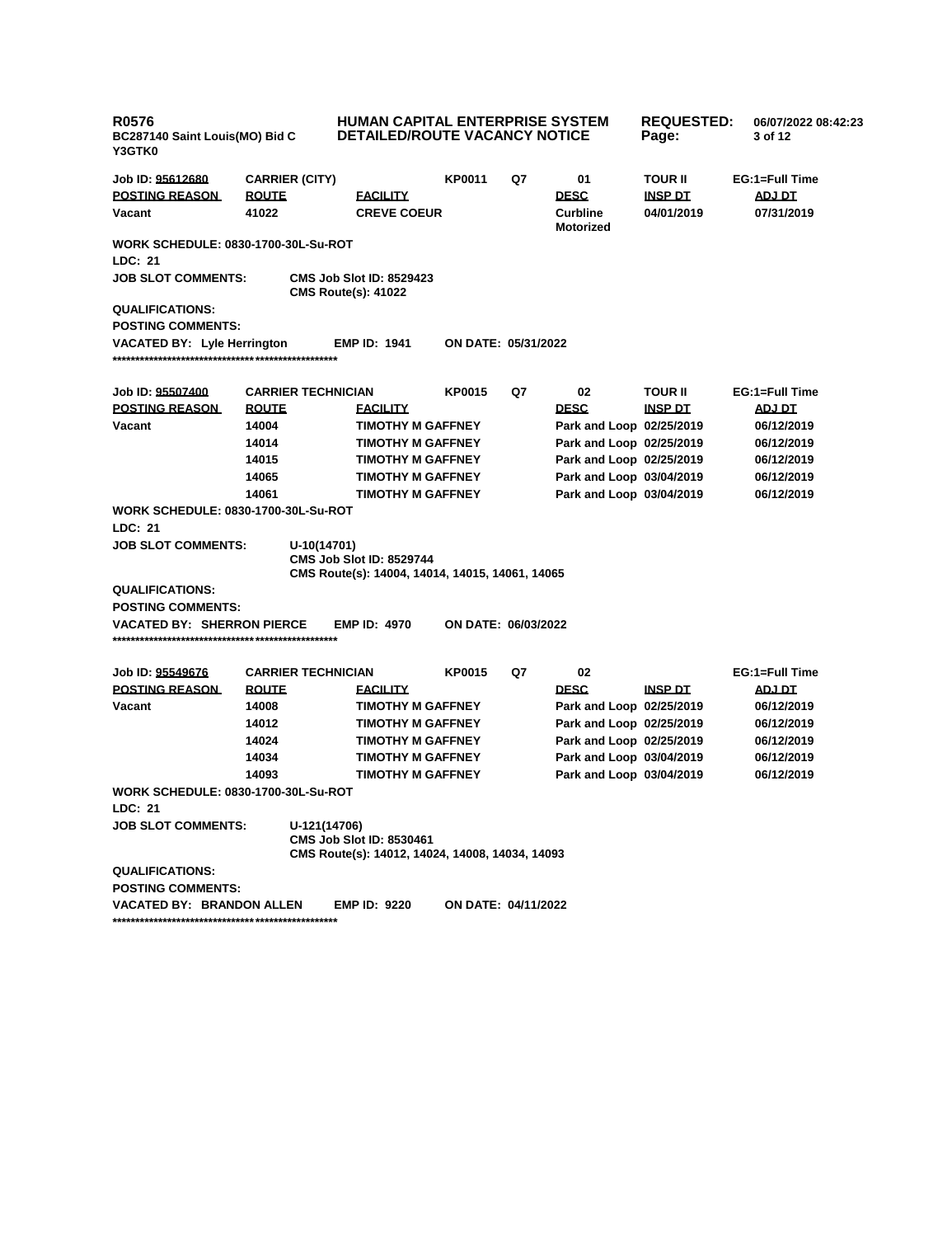| <b>R0576</b><br>BC287140 Saint Louis(MO) Bid C<br>Y3GTK0 |                                       | <b>HUMAN CAPITAL ENTERPRISE SYSTEM</b><br><b>DETAILED/ROUTE VACANCY NOTICE</b> |                     | <b>REQUESTED:</b><br>Page: | 06/07/2022 08:42:23<br>4 of 12 |                                  |                                 |
|----------------------------------------------------------|---------------------------------------|--------------------------------------------------------------------------------|---------------------|----------------------------|--------------------------------|----------------------------------|---------------------------------|
| Job ID: 95615868<br><b>POSTING REASON</b>                | <b>CARRIER (CITY)</b><br><b>ROUTE</b> | <b>FACILITY</b>                                                                | <b>KP0011</b>       | Q7                         | 01<br><b>DESC</b>              | <b>TOUR II</b><br><b>INSP DT</b> | EG:1=Full Time<br><b>ADJ DT</b> |
| Vacant<br><b>WORK SCHEDULE: 0830-1700-30L-Su-ROT</b>     | 14043                                 | <b>TIMOTHY M GAFFNEY</b>                                                       |                     |                            | Park and Loop 03/04/2019       |                                  | 06/12/2019                      |
| LDC: 21                                                  |                                       |                                                                                |                     |                            |                                |                                  |                                 |
| <b>JOB SLOT COMMENTS:</b>                                |                                       | <b>CMS Job Slot ID: 8529757</b><br><b>CMS Route(s): 14043</b>                  |                     |                            |                                |                                  |                                 |
| <b>QUALIFICATIONS:</b>                                   |                                       |                                                                                |                     |                            |                                |                                  |                                 |
| <b>POSTING COMMENTS:</b>                                 |                                       |                                                                                |                     |                            |                                |                                  |                                 |
| <b>VACATED BY: Gary Wilson</b>                           |                                       | <b>EMP ID: 4247</b>                                                            | ON DATE: 05/31/2022 |                            |                                |                                  |                                 |
| Job ID: 72120837                                         | <b>CARRIER (CITY)</b>                 |                                                                                | <b>KP0011</b>       | Q7                         | 01                             | <b>TOUR II</b>                   | EG:1=Full Time                  |
| <b>POSTING REASON</b>                                    | <u>ROUTE</u>                          | <b>FACILITY</b>                                                                |                     |                            | <b>DESC</b>                    | <u>INSP DT</u>                   | <u>ADJ DT</u>                   |
| Vacant                                                   | 16033                                 | <b>GRAVOIS</b>                                                                 |                     |                            | Park and Loop                  | $\prime$                         | 02/24/2012                      |
| <b>WORK SCHEDULE: 0730-1600-30L-Su-ROT</b>               |                                       |                                                                                |                     |                            |                                |                                  |                                 |
| LDC: 67                                                  |                                       |                                                                                |                     |                            |                                |                                  |                                 |
| <b>JOB SLOT COMMENTS:</b>                                | LLV                                   | <b>CMS Job Slot ID: 8529701</b><br><b>CMS Route(s): 16033</b>                  |                     |                            |                                |                                  |                                 |
| <b>QUALIFICATIONS:</b><br><b>POSTING COMMENTS:</b>       |                                       |                                                                                |                     |                            |                                |                                  |                                 |
| <b>VACATED BY: SHANIKA PRICE</b>                         |                                       | <b>EMP ID: 1073</b>                                                            | ON DATE: 06/03/2022 |                            |                                |                                  |                                 |
| Job ID: 95711978                                         | <b>CARRIER (CITY)</b>                 |                                                                                | KP0011              | Q7                         | 01                             | <b>TOUR II</b>                   | EG:1=Full Time                  |
| <b>POSTING REASON</b><br>Vacant                          | <b>ROUTE</b><br>16077                 | <b>FACILITY</b><br><b>GRAVOIS</b>                                              |                     |                            | <b>DESC</b>                    | <b>INSP DT</b><br>$\prime$       | ADJ DT<br>02/24/2012            |
| <b>WORK SCHEDULE: 0730-1600-30L-Su-ROT</b>               |                                       |                                                                                |                     |                            | Park and Loop                  |                                  |                                 |
| LDC: 21                                                  |                                       |                                                                                |                     |                            |                                |                                  |                                 |
| <b>JOB SLOT COMMENTS:</b>                                |                                       | <b>CMS Job Slot ID: 8529718</b><br><b>CMS Route(s): 16077</b>                  |                     |                            |                                |                                  |                                 |
| <b>QUALIFICATIONS:</b>                                   |                                       |                                                                                |                     |                            |                                |                                  |                                 |
| <b>POSTING COMMENTS:</b>                                 |                                       |                                                                                |                     |                            |                                |                                  |                                 |
| <b>VACATED BY: RACHEL RILEY</b>                          |                                       | <b>EMP ID: 3883</b>                                                            | ON DATE: 06/03/2022 |                            |                                |                                  |                                 |
| Job ID: 95737949                                         | <b>CARRIER (CITY)</b>                 |                                                                                | KP0011              | Q7                         | 01                             | <b>TOUR II</b>                   | EG:1=Full Time                  |
| <b>POSTING REASON</b>                                    | <b>ROUTE</b>                          | <b>FACILITY</b>                                                                |                     |                            | <b>DESC</b>                    | <b>INSP DT</b>                   | <u>ADJ DT</u>                   |
| Vacant                                                   | 16087                                 | <b>GRAVOIS</b>                                                                 |                     |                            | Park and Loop //               |                                  | 02/24/2012                      |
| <b>WORK SCHEDULE: 0730-1600-30L-Su-ROT</b>               |                                       |                                                                                |                     |                            |                                |                                  |                                 |
| LDC: 21                                                  |                                       |                                                                                |                     |                            |                                |                                  |                                 |
| <b>JOB SLOT COMMENTS:</b>                                |                                       | <b>CMS Job Slot ID: 1474799</b><br><b>CMS Route(s): 16087</b>                  |                     |                            |                                |                                  |                                 |
| <b>QUALIFICATIONS:</b><br><b>POSTING COMMENTS:</b>       |                                       |                                                                                |                     |                            |                                |                                  |                                 |
| <b>VACATED BY: MAURIO MURRAY</b>                         |                                       | <b>EMP ID: 8632</b>                                                            | ON DATE: 06/03/2022 |                            |                                |                                  |                                 |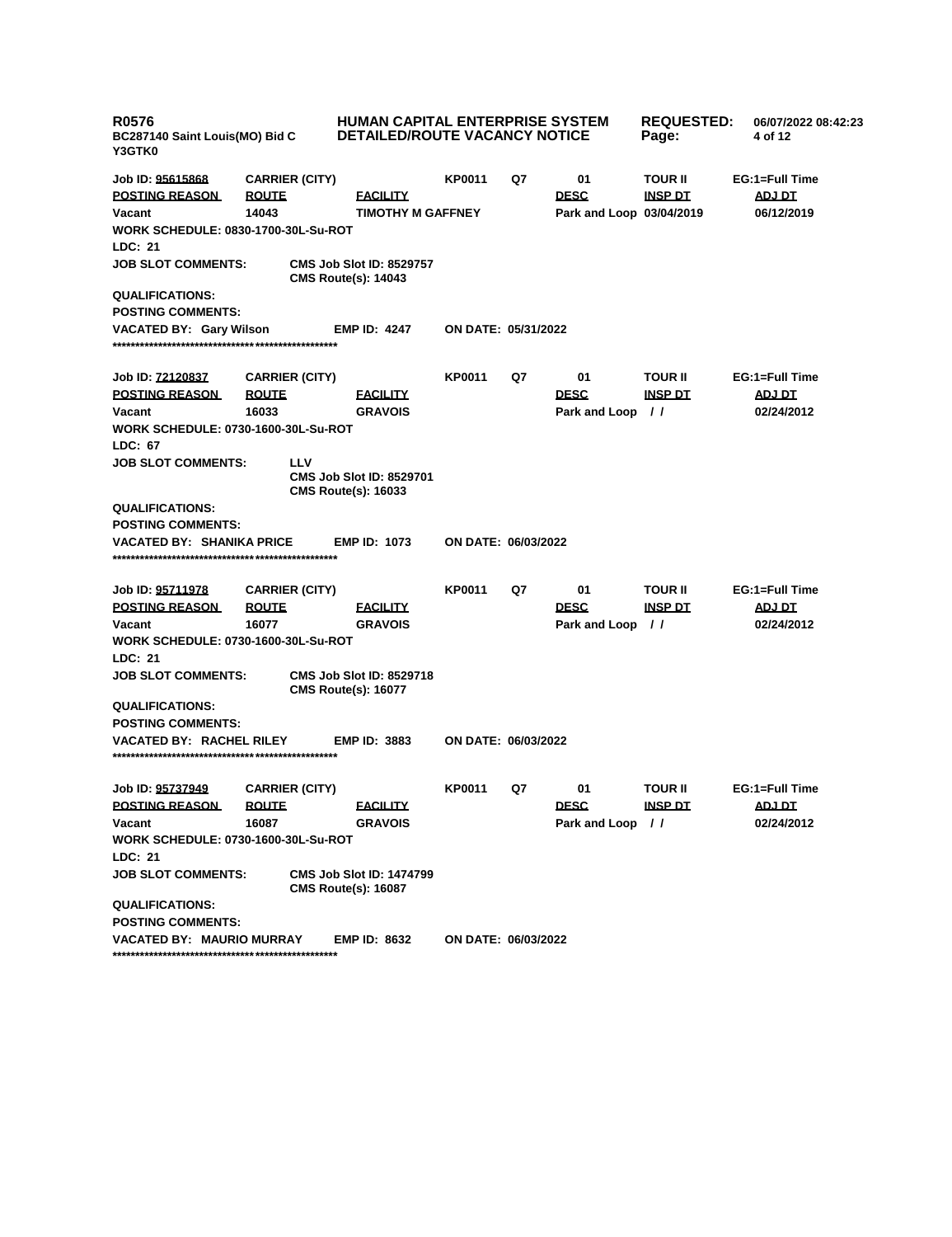| R0576<br>BC287140 Saint Louis(MO) Bid C<br>Y3GTK0 |                           | <b>HUMAN CAPITAL ENTERPRISE SYSTEM</b><br><b>DETAILED/ROUTE VACANCY NOTICE</b>                                                 |                     |    | <b>REQUESTED:</b><br>Page: | 06/07/2022 08:42:23<br>5 of 12 |                |
|---------------------------------------------------|---------------------------|--------------------------------------------------------------------------------------------------------------------------------|---------------------|----|----------------------------|--------------------------------|----------------|
| Job ID: 95752910                                  | <b>CARRIER TECHNICIAN</b> |                                                                                                                                | <b>KP0015</b>       | Q7 | 02                         | <b>TOUR II</b>                 | EG:1=Full Time |
| <b>POSTING REASON</b>                             | <b>ROUTE</b>              | <b>EACILITY</b>                                                                                                                |                     |    | <b>DESC</b>                | <b>INSP DT</b>                 | <b>ADJ DT</b>  |
| Vacant                                            | 16044                     | <b>GRAVOIS</b>                                                                                                                 |                     |    | Park and Loop //           |                                | 02/24/2012     |
|                                                   | 16062                     | <b>GRAVOIS</b>                                                                                                                 |                     |    | Park and Loop //           |                                | 02/24/2012     |
|                                                   | 16084                     | <b>GRAVOIS</b>                                                                                                                 |                     |    | Park and Loop //           |                                | 02/24/2012     |
|                                                   | 16092                     | <b>GRAVOIS</b>                                                                                                                 |                     |    | Park and Loop //           |                                | 02/24/2012     |
|                                                   | 16093                     | <b>GRAVOIS</b>                                                                                                                 |                     |    | Park and Loop //           |                                | 02/24/2012     |
| <b>WORK SCHEDULE: 0730-1600-30L-Su-ROT</b>        |                           |                                                                                                                                |                     |    |                            |                                |                |
| LDC: 21                                           |                           |                                                                                                                                |                     |    |                            |                                |                |
| <b>JOB SLOT COMMENTS:</b>                         |                           | T-42(16703), LLV<br>REPLACES JOB 1484926<br><b>CMS Job Slot ID: 8530369</b><br>CMS Route(s): 16084, 16093, 16092, 16044, 16062 |                     |    |                            |                                |                |
| <b>QUALIFICATIONS:</b>                            |                           |                                                                                                                                |                     |    |                            |                                |                |
| <b>POSTING COMMENTS:</b>                          |                           |                                                                                                                                |                     |    |                            |                                |                |
| <b>VACATED BY: ASSATA BRANDON</b>                 |                           | <b>EMP ID: 6244</b>                                                                                                            | ON DATE: 06/03/2022 |    |                            |                                |                |
| Job ID: 72783454                                  | <b>CARRIER (CITY)</b>     |                                                                                                                                | <b>KP0011</b>       | Q7 | 01                         | <b>TOUR II</b>                 | EG:1=Full Time |
| <b>POSTING REASON</b>                             | <b>ROUTE</b>              | <b>FACILITY</b>                                                                                                                |                     |    | <b>DESC</b>                | <b>INSP DT</b>                 | ADJ DT         |
| Vacant                                            |                           | <b>JENNINGS</b>                                                                                                                |                     |    |                            |                                |                |
| <b>WORK SCHEDULE: 0800-1630-30L-Su-ROT</b>        |                           |                                                                                                                                |                     |    |                            |                                |                |
| <b>LDC: 21</b>                                    |                           |                                                                                                                                |                     |    |                            |                                |                |
| JOB SLOT COMMENTS:                                | <b>VACANT</b>             | <b>RESERVCE LETTER CARRIER POSITION @ JENNINGS STATION DO NOT DELIMIT WHEN</b>                                                 |                     |    |                            |                                |                |
|                                                   |                           |                                                                                                                                |                     |    |                            |                                |                |
| <b>QUALIFICATIONS:</b>                            |                           |                                                                                                                                |                     |    |                            |                                |                |
| <b>POSTING COMMENTS:</b>                          |                           |                                                                                                                                |                     |    |                            |                                |                |

**VACATED BY: MICHELLE MCCLENDON EMP ID: 1691 ON DATE: 05/14/2022 \*\*\*\*\*\*\*\*\*\*\*\*\*\*\*\*\*\*\*\*\*\*\*\*\*\*\*\*\*\*\*\*\*\*\*\*\*\*\*\*\*\*\*\*\*\*\*\*\* Job ID: 95635371 CARRIER (CITY) KP0011 Q7 01 TOUR II EG:1=Full Time POSTING REASON ROUTE FACILITY DESC INSP DT ADJ DT Vacant 36011 JENNINGS Park and Loop 10/14/2009 09/23/2019 WORK SCHEDULE: 0800-1630-30L-Su-ROT LDC: 21 JOB SLOT COMMENTS: CMS Job Slot ID: 8529943 CMS Route(s): 36011 QUALIFICATIONS: POSTING COMMENTS:**

**VACATED BY: ANDRINA GREEN EMP ID: 9050 ON DATE: 05/12/2022 \*\*\*\*\*\*\*\*\*\*\*\*\*\*\*\*\*\*\*\*\*\*\*\*\*\*\*\*\*\*\*\*\*\*\*\*\*\*\*\*\*\*\*\*\*\*\*\*\***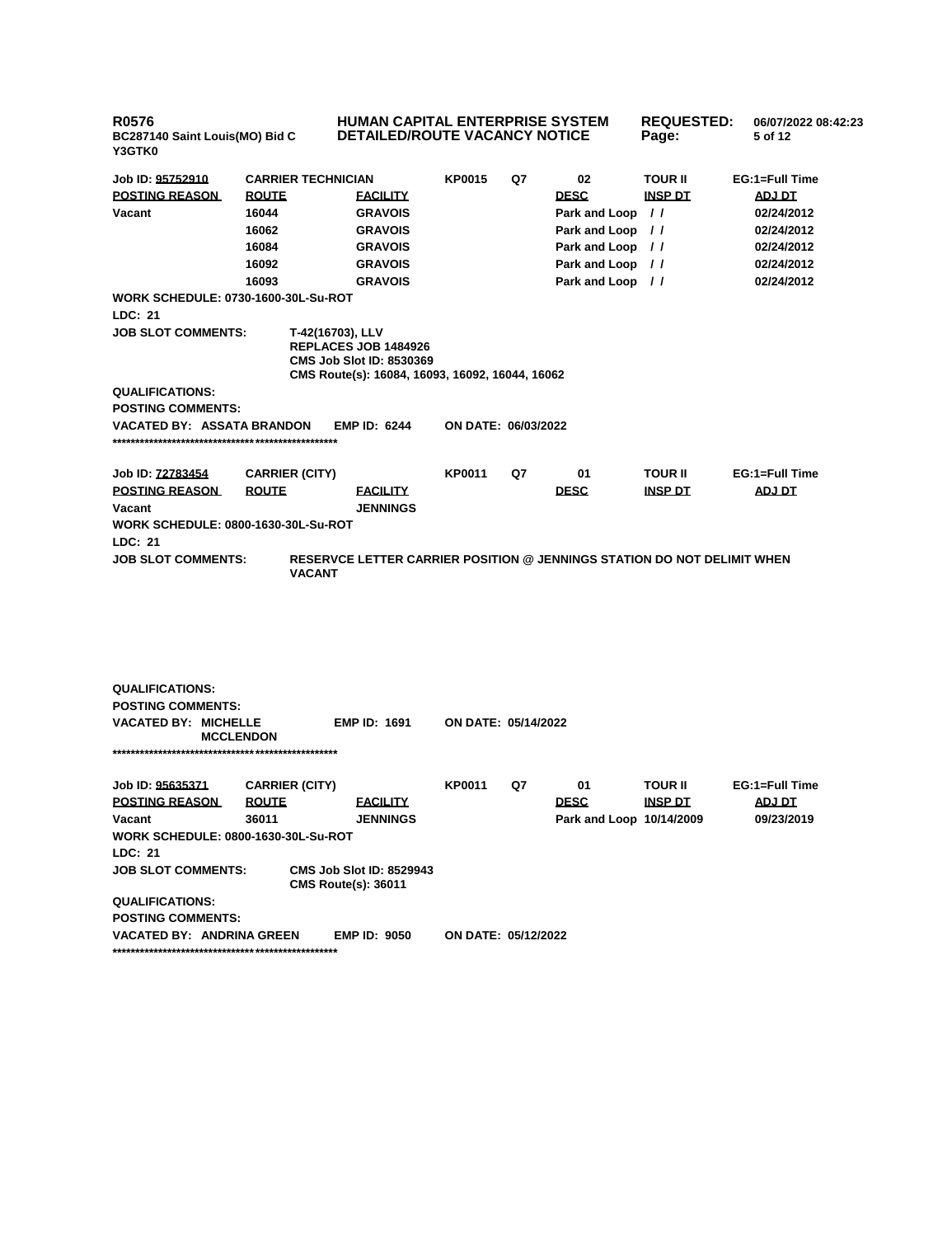| <b>R0576</b><br>BC287140 Saint Louis(MO) Bid C<br><b>Y3GTK0</b> |                           |              |                                                                   | <b>HUMAN CAPITAL ENTERPRISE SYSTEM</b><br><b>DETAILED/ROUTE VACANCY NOTICE</b> | <b>REQUESTED:</b><br>Page: | 06/07/2022 08:42:23<br>6 of 12                                              |                |                |
|-----------------------------------------------------------------|---------------------------|--------------|-------------------------------------------------------------------|--------------------------------------------------------------------------------|----------------------------|-----------------------------------------------------------------------------|----------------|----------------|
| Job ID: 95653045                                                | <b>CARRIER (CITY)</b>     |              |                                                                   | <b>KP0011</b>                                                                  | Q7                         | 01                                                                          | <b>TOUR II</b> | EG:1=Full Time |
| <b>POSTING REASON</b>                                           | <b>ROUTE</b>              |              | <b>FACILITY</b>                                                   |                                                                                |                            | <b>DESC</b>                                                                 | <b>INSP DT</b> | ADJ DT         |
| Vacant                                                          | 36024                     |              | <b>JENNINGS</b>                                                   |                                                                                |                            | Park and Loop 10/14/2009                                                    |                | 09/23/2019     |
| WORK SCHEDULE: 0800-1630-30L-Su-ROT                             |                           |              |                                                                   |                                                                                |                            |                                                                             |                |                |
| <b>LDC: 21</b>                                                  |                           |              |                                                                   |                                                                                |                            |                                                                             |                |                |
| <b>JOB SLOT COMMENTS:</b>                                       |                           |              | <b>CMS Job Slot ID: 8529961</b><br><b>CMS Route(s): 36024</b>     |                                                                                |                            |                                                                             |                |                |
| <b>QUALIFICATIONS:</b>                                          |                           |              |                                                                   |                                                                                |                            |                                                                             |                |                |
| <b>POSTING COMMENTS:</b>                                        |                           |              |                                                                   |                                                                                |                            |                                                                             |                |                |
| VACATED BY: CARLAIJAH SHAW                                      |                           |              | <b>EMP ID: 6710</b>                                               | ON DATE: 06/03/2022                                                            |                            |                                                                             |                |                |
| Job ID: <u>95752493</u>                                         | <b>CARRIER (CITY)</b>     |              |                                                                   | <b>KP0011</b>                                                                  | Q7                         | 01                                                                          | <b>TOUR II</b> | EG:1=Full Time |
| <b>POSTING REASON</b>                                           | <b>ROUTE</b>              |              | <b>FACILITY</b>                                                   |                                                                                |                            | <b>DESC</b>                                                                 | <u>INSP DT</u> | <b>ADJ DT</b>  |
| Vacant                                                          | 36083                     |              | <b>JENNINGS</b>                                                   |                                                                                |                            | Park and Loop 10/14/2009                                                    |                | 09/23/2019     |
| WORK SCHEDULE: 0800-1630-30L-Su-ROT                             |                           |              |                                                                   |                                                                                |                            |                                                                             |                |                |
| <b>LDC: 21</b>                                                  |                           |              |                                                                   |                                                                                |                            |                                                                             |                |                |
| <b>JOB SLOT COMMENTS:</b>                                       |                           |              | <b>CMS Job Slot ID: 8529986</b><br><b>CMS Route(s): 36083</b>     |                                                                                |                            |                                                                             |                |                |
| <b>QUALIFICATIONS:</b>                                          |                           |              |                                                                   |                                                                                |                            |                                                                             |                |                |
| <b>POSTING COMMENTS:</b>                                        |                           |              |                                                                   |                                                                                |                            |                                                                             |                |                |
| VACATED BY: CARLOS JONES                                        |                           |              | <b>EMP ID: 1120</b>                                               | ON DATE: 06/03/2022                                                            |                            |                                                                             |                |                |
|                                                                 |                           |              |                                                                   |                                                                                |                            |                                                                             |                |                |
| Job ID: <u>95789909</u>                                         | <b>CARRIER TECHNICIAN</b> |              |                                                                   | <b>KP0015</b>                                                                  | Q7                         | 02                                                                          | <b>TOUR II</b> | EG:1=Full Time |
| <b>POSTING REASON</b>                                           | <b>ROUTE</b>              |              | <b>FACILITY</b>                                                   |                                                                                |                            | <b>DESC</b>                                                                 | <b>INSP DT</b> | <b>ADJ DT</b>  |
| Vacant                                                          | 44002                     |              |                                                                   |                                                                                |                            | Park and Loop //                                                            |                | 08/30/2002     |
|                                                                 | 44007                     |              |                                                                   |                                                                                |                            | Park and Loop //                                                            |                | 08/30/2002     |
|                                                                 | 44011                     |              |                                                                   |                                                                                |                            | Park and Loop //                                                            |                | 08/30/2002     |
|                                                                 | 44015                     |              |                                                                   |                                                                                |                            | Park and Loop //                                                            |                | 08/30/2002     |
|                                                                 | 44017                     |              |                                                                   |                                                                                |                            | Park and Loop //                                                            |                | 08/30/2002     |
| WORK SCHEDULE: 0800-1630-30L-Su-ROT                             |                           |              |                                                                   |                                                                                |                            |                                                                             |                |                |
| LDC: 21                                                         |                           |              |                                                                   |                                                                                |                            |                                                                             |                |                |
| <b>JOB SLOT COMMENTS:</b>                                       |                           | T-187(44703) | <b>NALC UPGRADE 11/18/2000</b><br><b>CMS Job Slot ID: 8530150</b> |                                                                                |                            | <b>LOST LEASE. Position Moved to Mackenzie Point Carr Sta Delivery Unit</b> |                |                |
|                                                                 |                           |              |                                                                   | CMS Route(s): 44017, 44015, 44011, 44007, 44002                                |                            |                                                                             |                |                |
| <b>QUALIFICATIONS:</b>                                          |                           |              |                                                                   |                                                                                |                            |                                                                             |                |                |
| POSTING COMMENTS:                                               |                           |              |                                                                   |                                                                                |                            |                                                                             |                |                |
| VACATED BY: SHANITA COMBS                                       |                           |              | <b>EMP ID: 6238</b>                                               | ON DATE: 06/03/2022                                                            |                            |                                                                             |                |                |
| Job ID: <u>95474623</u>                                         | <b>CARRIER (CITY)</b>     |              |                                                                   | KP0011                                                                         | Q7                         | 01                                                                          | <b>TOUR II</b> | EG:1=Full Time |
| <b>POSTING REASON</b>                                           | <b>ROUTE</b>              |              | <b>FACILITY</b>                                                   |                                                                                |                            | <b>DESC</b>                                                                 | <u>INSP DT</u> | <u>ADJ DT</u>  |
| Vacant                                                          | 44015                     |              |                                                                   |                                                                                |                            | Park and Loop //                                                            |                | 08/30/2002     |
| WORK SCHEDULE: 0800-1630-30L-Su-ROT                             |                           |              |                                                                   |                                                                                |                            |                                                                             |                |                |
| <b>LDC: 21</b>                                                  |                           |              |                                                                   |                                                                                |                            |                                                                             |                |                |
| <b>JOB SLOT COMMENTS:</b>                                       |                           | MO 63144     | <b>CMS Job Slot ID: 8529133</b><br><b>CMS Route(s): 44015</b>     |                                                                                |                            | POSITION REPORTS TO MACKENZIE POINTE BRANCH, 7217 WATSON ROAD, ST LOUIS     |                |                |
| <b>QUALIFICATIONS:</b>                                          | <b>LLV RHD</b>            |              | <b>VALID STATE DRIVER'S LICENSE</b>                               |                                                                                |                            |                                                                             |                |                |
| <b>POSTING COMMENTS:</b>                                        |                           |              |                                                                   |                                                                                |                            |                                                                             |                |                |
| VACATED BY: DARION BROWN                                        |                           |              | <b>EMP ID: 6927</b>                                               | ON DATE: 06/03/2022                                                            |                            |                                                                             |                |                |
|                                                                 |                           |              |                                                                   |                                                                                |                            |                                                                             |                |                |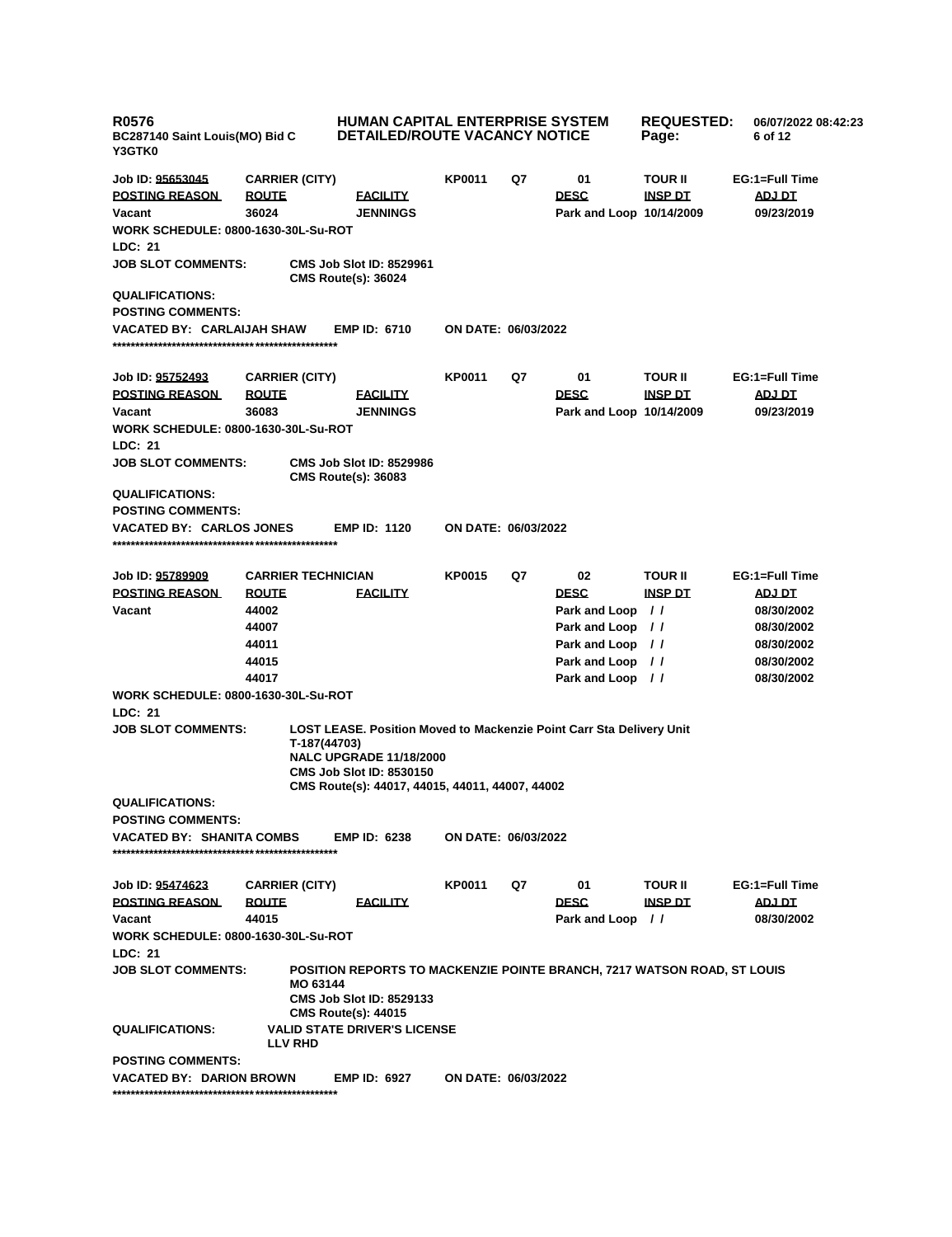| <b>R0576</b><br>BC287140 Saint Louis(MO) Bid C<br>Y3GTK0 |                           | HUMAN CAPITAL ENTERPRISE SYSTEM<br><b>DETAILED/ROUTE VACANCY NOTICE</b>                                           |                            | <b>REQUESTED:</b><br>Page: | 06/07/2022 08:42:23<br>7 of 12 |                |                |
|----------------------------------------------------------|---------------------------|-------------------------------------------------------------------------------------------------------------------|----------------------------|----------------------------|--------------------------------|----------------|----------------|
| Job ID: 95533907                                         | <b>CARRIER (CITY)</b>     |                                                                                                                   | <b>KP0011</b>              | Q7                         | 01                             | <b>TOUR II</b> | EG:1=Full Time |
| <b>POSTING REASON</b>                                    | <b>ROUTE</b>              | <b>FACILITY</b>                                                                                                   |                            |                            | <b>DESC</b>                    | <b>INSP DT</b> | ADJ DT         |
| Vacant                                                   | 19032                     | <b>MACKENZIE POINTE</b>                                                                                           |                            |                            | Park and Loop 04/09/2012       |                | 07/19/2012     |
| <b>WORK SCHEDULE: 0800-1630-30L-Su-ROT</b>               |                           |                                                                                                                   |                            |                            |                                |                |                |
| LDC: 21                                                  |                           |                                                                                                                   |                            |                            |                                |                |                |
| <b>JOB SLOT COMMENTS:</b>                                |                           | LONG LIFE VEH.<br><b>NALC UPGRADE 11/18/2000</b><br><b>CMS Job Slot ID: 8530468</b><br><b>CMS Route(s): 19032</b> |                            |                            |                                |                |                |
| <b>QUALIFICATIONS:</b>                                   |                           |                                                                                                                   |                            |                            |                                |                |                |
| <b>POSTING COMMENTS:</b>                                 |                           |                                                                                                                   |                            |                            |                                |                |                |
| VACATED BY: KEVIN SAPP                                   |                           | <b>EMP ID: 3965</b>                                                                                               | <b>ON DATE: 05/06/2022</b> |                            |                                |                |                |
| Job ID: 95569869                                         | <b>CARRIER TECHNICIAN</b> |                                                                                                                   | <b>KP0015</b>              | Q7                         | 02                             | <b>TOUR II</b> | EG:1=Full Time |
| <b>POSTING REASON</b>                                    | <b>ROUTE</b>              | <b>FACILITY</b>                                                                                                   |                            |                            | <b>DESC</b>                    | <b>INSP DT</b> | <b>ADJ DT</b>  |
| Vacant                                                   | 19010                     | <b>MACKENZIE POINTE</b>                                                                                           |                            |                            | Park and Loop 04/02/2012       |                | 07/19/2012     |
|                                                          | 19011                     | <b>MACKENZIE POINTE</b>                                                                                           |                            |                            | Park and Loop 04/16/2012       |                | 07/19/2012     |
|                                                          | 19020                     | <b>MACKENZIE POINTE</b>                                                                                           |                            |                            | Park and Loop 06/21/2021       |                | 08/17/2021     |
|                                                          | 19030                     | <b>MACKENZIE POINTE</b>                                                                                           |                            |                            | Park and Loop 04/09/2012       |                | 07/19/2012     |
|                                                          | <b>MACKENZIE POINTE</b>   |                                                                                                                   |                            | Park and Loop 04/09/2012   |                                | 07/19/2012     |                |
| <b>WORK SCHEDULE: 0800-1630-30L-Su-ROT</b>               |                           |                                                                                                                   |                            |                            |                                |                |                |
| LDC: 21                                                  |                           |                                                                                                                   |                            |                            |                                |                |                |
| <b>JOB SLOT COMMENTS:</b>                                | U-134(19704)              | <b>CMS Job Slot ID: 8529904</b><br>CMS Route(s): 19010, 19030, 19073, 19020, 19011                                |                            |                            |                                |                |                |
| <b>QUALIFICATIONS:</b>                                   |                           |                                                                                                                   |                            |                            |                                |                |                |
| <b>POSTING COMMENTS:</b>                                 |                           |                                                                                                                   |                            |                            |                                |                |                |
| <b>VACATED BY: MILO RANKINS</b>                          |                           | <b>EMP ID: 4255</b>                                                                                               | ON DATE: 06/03/2022        |                            |                                |                |                |
| Job ID: <u>95812404</u>                                  | <b>CARRIER (CITY)</b>     |                                                                                                                   | <b>KP0011</b>              | Q7                         | 01                             | TOUR II        | EG:1=Full Time |
| <b>POSTING REASON</b>                                    | <b>ROUTE</b>              | <b>FACILITY</b>                                                                                                   |                            |                            | <b>DESC</b>                    | <b>INSP DT</b> | <b>ADJ DT</b>  |
| Vacant                                                   | 19014                     | <b>MACKENZIE POINTE</b>                                                                                           |                            |                            | Park and Loop 03/03/2018       |                | 06/19/2018     |
| <b>WORK SCHEDULE: 0800-1630-30L-Su-ROT</b>               |                           |                                                                                                                   |                            |                            |                                |                |                |
| LDC: 21                                                  |                           |                                                                                                                   |                            |                            |                                |                |                |
| <b>JOB SLOT COMMENTS:</b>                                |                           | <b>CMS Job Slot ID: 8529864</b><br><b>CMS Route(s): 19014</b>                                                     |                            |                            |                                |                |                |
| <b>QUALIFICATIONS:</b>                                   |                           |                                                                                                                   |                            |                            |                                |                |                |
| <b>POSTING COMMENTS:</b>                                 |                           |                                                                                                                   |                            |                            |                                |                |                |
| <b>VACATED BY: OLLIVER CODY</b>                          |                           | <b>EMP ID: 2663</b>                                                                                               | ON DATE: 03/07/2022        |                            |                                |                |                |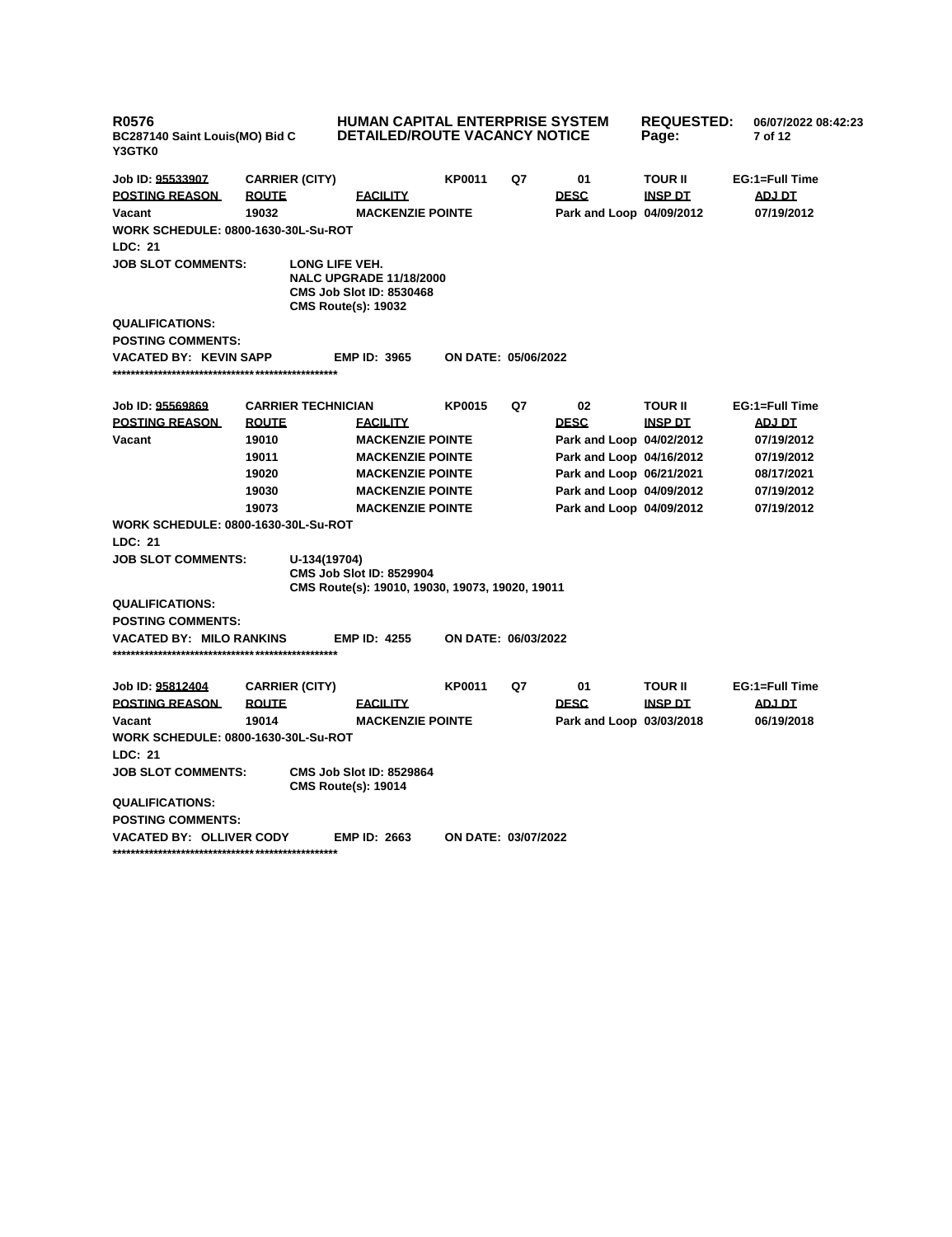| <b>R0576</b><br>BC287140 Saint Louis(MO) Bid C<br>Y3GTK0          |                           | <b>HUMAN CAPITAL ENTERPRISE SYSTEM</b><br><b>DETAILED/ROUTE VACANCY NOTICE</b>                  |                                                   |    |                              | <b>REQUESTED:</b><br>Page: | 06/07/2022 08:42:23<br>8 of 12 |
|-------------------------------------------------------------------|---------------------------|-------------------------------------------------------------------------------------------------|---------------------------------------------------|----|------------------------------|----------------------------|--------------------------------|
| Job ID: 95608600                                                  | <b>CARRIER TECHNICIAN</b> |                                                                                                 | <b>KP0015</b>                                     | Q7 | 02                           | <b>TOUR II</b>             | EG:1=Full Time                 |
| <b>POSTING REASON</b>                                             | <b>ROUTE</b>              | <b>FACILITY</b>                                                                                 |                                                   |    | <b>DESC</b>                  | <b>INSP DT</b>             | ADJ DT                         |
| Vacant                                                            | 11001                     |                                                                                                 | <b>MARYVILLE GARDENS</b>                          |    | Park and Loop                | $\prime$                   | 02/18/2010                     |
|                                                                   | 11010                     |                                                                                                 | <b>MARYVILLE GARDENS</b>                          |    | Park and Loop                | $\prime\prime$             | 02/18/2010                     |
|                                                                   | 11012                     |                                                                                                 | <b>MARYVILLE GARDENS</b>                          |    | Park and Loop 10/26/2011     |                            | 01/06/2012                     |
|                                                                   | 11014                     |                                                                                                 | <b>MARYVILLE GARDENS</b>                          |    | Park and Loop 10/26/2011     |                            | 01/08/2022                     |
|                                                                   | 11015                     |                                                                                                 | <b>MARYVILLE GARDENS</b>                          |    | Park and Loop //             |                            | 02/18/2010                     |
| <b>WORK SCHEDULE: 0900-1730-30L-Su-ROT</b><br>LDC: 21             |                           |                                                                                                 |                                                   |    |                              |                            |                                |
| JOB SLOT COMMENTS:<br><b>QUALIFICATIONS:</b><br>POSTING COMMENTS: |                           |                                                                                                 | T-161 (11703) 11001, 11010, 11012, 11014, 11015   |    |                              |                            |                                |
| VACATED BY:   LOLITHA WILLIAMSON EMP ID:  9911                    |                           |                                                                                                 | <b>ON DATE: 04/18/2022</b>                        |    |                              |                            |                                |
| Job ID: <u>95728915</u>                                           | <b>CARRIER (CITY)</b>     |                                                                                                 | <b>KP0011</b>                                     | Q7 | 01                           | <b>TOUR II</b>             | EG:1=Full Time                 |
| <b>POSTING REASON</b>                                             | <b>ROUTE</b>              | <b>FACILITY</b>                                                                                 |                                                   |    | <b>DESC</b>                  | <b>INSP DT</b>             | ADJ DT                         |
| Vacant                                                            | 18036                     |                                                                                                 | <b>MARYVILLE GARDENS</b>                          |    | Park and Loop                | $\frac{1}{2}$              | 02/25/2010                     |
| <b>WORK SCHEDULE: 0900-1730-30L-Su-ROT</b>                        |                           |                                                                                                 |                                                   |    |                              |                            |                                |
| LDC: 21                                                           |                           |                                                                                                 |                                                   |    |                              |                            |                                |
| <b>JOB SLOT COMMENTS:</b>                                         | LLV                       | <b>NALC UPGRADE 11/18/2000</b><br><b>CMS Job Slot ID: 8530030</b><br><b>CMS Route(s): 18036</b> |                                                   |    |                              |                            |                                |
| <b>QUALIFICATIONS:</b>                                            | <b>LLV RHD</b>            | <b>VALID STATE DRIVER'S LICENSE</b>                                                             |                                                   |    |                              |                            |                                |
| <b>POSTING COMMENTS:</b>                                          |                           |                                                                                                 |                                                   |    |                              |                            |                                |
| VACATED BY: Reginald Parker                                       |                           | <b>EMP ID: 2030</b>                                                                             | ON DATE: 06/03/2022                               |    |                              |                            |                                |
| Job ID: <u>95568087</u>                                           | <b>CARRIER TECHNICIAN</b> |                                                                                                 | <b>KP0015</b>                                     | Q7 | 02                           | <b>TOUR II</b>             | EG:1=Full Time                 |
| <b>POSTING REASON</b>                                             | <b>ROUTE</b>              | <b>FACILITY</b>                                                                                 |                                                   |    | <b>DESC</b>                  | <b>INSP DT</b>             | ADJ DT                         |
| Vacant                                                            | 37002                     | <b>NORTH COUNTY</b>                                                                             |                                                   |    | Park and Loop 09/14/2019     |                            | 11/06/2019                     |
|                                                                   | 38006                     | <b>NORTH COUNTY</b>                                                                             |                                                   |    | Curbline<br><b>Motorized</b> | 09/14/2019                 | 11/06/2019                     |
|                                                                   | 37010                     | <b>NORTH COUNTY</b>                                                                             |                                                   |    | Park and Loop 09/14/2019     |                            | 11/06/2019                     |
|                                                                   | 38083                     | <b>NORTH COUNTY</b>                                                                             |                                                   |    | <b>Curbline</b><br>Motorized | 09/14/2019                 | 11/06/2019                     |
|                                                                   | 38032                     | <b>NORTH COUNTY</b>                                                                             |                                                   |    | Park and Loop 09/14/2019     |                            | 11/06/2019                     |
| WORK SCHEDULE: 0800-1630-30L-Su-ROT                               |                           |                                                                                                 |                                                   |    |                              |                            |                                |
| LDC: 21                                                           |                           |                                                                                                 |                                                   |    |                              |                            |                                |
| <b>JOB SLOT COMMENTS:</b>                                         | U-2(38701)                | <b>CMS Job Slot ID: 8529615</b>                                                                 | CMS Route(s): 37002, 38006, 37010, 38083, & 38032 |    |                              |                            |                                |
| <b>QUALIFICATIONS:</b><br>POSTING COMMENTS:                       |                           |                                                                                                 |                                                   |    |                              |                            |                                |
| VACATED BY: ADRIANA CROCKETT EMP ID: 7827                         |                           |                                                                                                 | ON DATE: 06/03/2022                               |    |                              |                            |                                |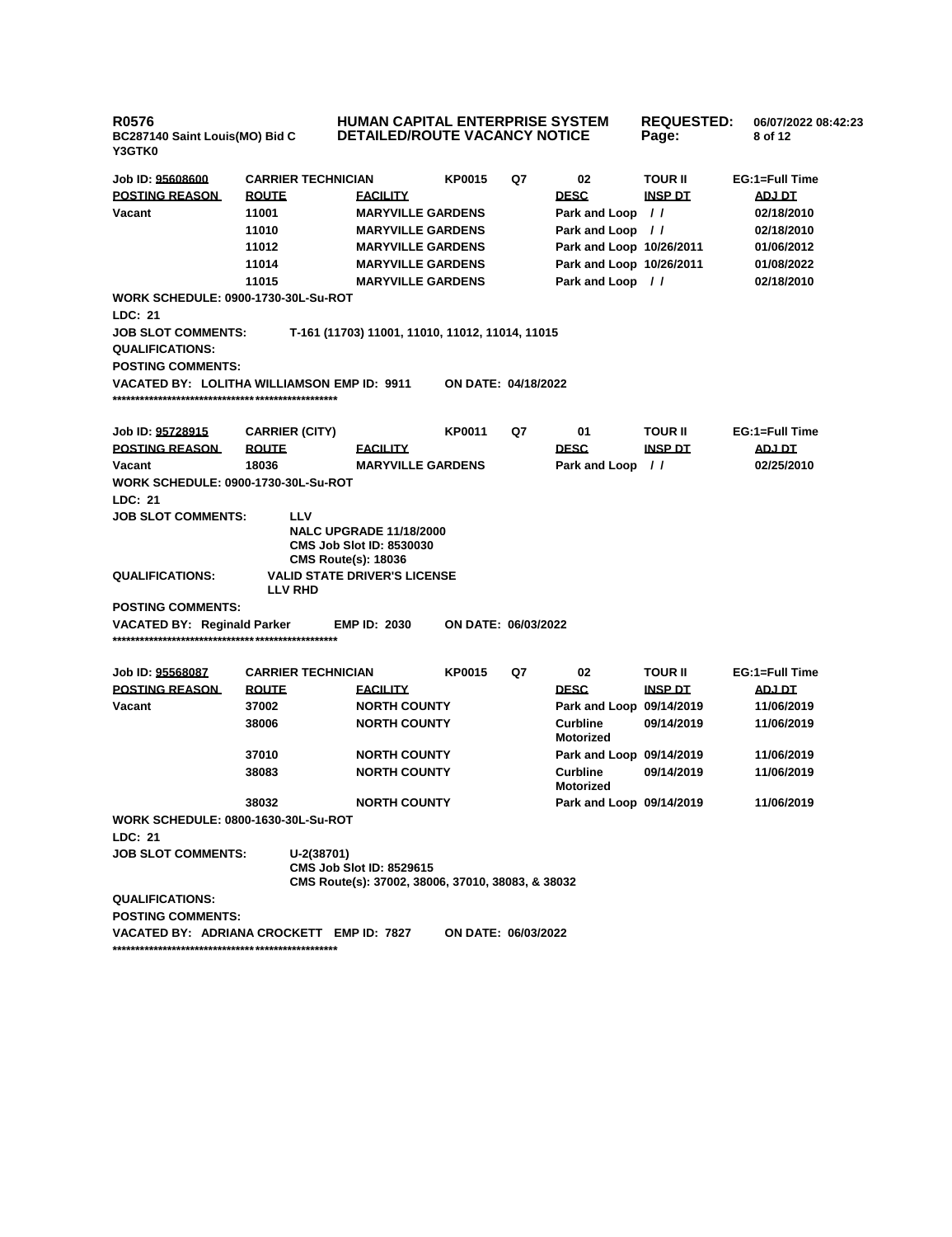| <b>R0576</b><br>BC287140 Saint Louis(MO) Bid C<br>Y3GTK0                                                                               |                       | HUMAN CAPITAL ENTERPRISE SYSTEM<br><b>DETAILED/ROUTE VACANCY NOTICE</b>                                                                                                                                 |                            |    | <b>REQUESTED:</b><br>Page: | 06/07/2022 08:42:23<br>9 of 12 |                |
|----------------------------------------------------------------------------------------------------------------------------------------|-----------------------|---------------------------------------------------------------------------------------------------------------------------------------------------------------------------------------------------------|----------------------------|----|----------------------------|--------------------------------|----------------|
| Job ID: 95636706                                                                                                                       | <b>CARRIER (CITY)</b> |                                                                                                                                                                                                         | <b>KP0011</b>              | Q7 | 01                         | <b>TOUR II</b>                 | EG:1=Full Time |
| <b>POSTING REASON</b>                                                                                                                  | <b>ROUTE</b>          | <b>EACILITY</b>                                                                                                                                                                                         |                            |    | <b>DESC</b>                | <b>INSP DT</b>                 | ADJ DT         |
| Vacant                                                                                                                                 | 37096                 | <b>NORTH COUNTY</b>                                                                                                                                                                                     |                            |    | Park and Loop 09/14/2019   |                                | 11/06/2019     |
| <b>WORK SCHEDULE: 0800-1630-30L-Su-ROT</b>                                                                                             |                       |                                                                                                                                                                                                         |                            |    |                            |                                |                |
| LDC: 21                                                                                                                                |                       |                                                                                                                                                                                                         |                            |    |                            |                                |                |
| <b>JOB SLOT COMMENTS:</b><br>LONG LIFE VEH.<br><b>PARK &amp; LOOP</b><br><b>CMS Job Slot ID: 8529598</b><br><b>CMS Route(s): 37096</b> |                       |                                                                                                                                                                                                         |                            |    |                            |                                |                |
| <b>QUALIFICATIONS:</b>                                                                                                                 |                       |                                                                                                                                                                                                         |                            |    |                            |                                |                |
| <b>POSTING COMMENTS:</b>                                                                                                               |                       |                                                                                                                                                                                                         |                            |    |                            |                                |                |
| <b>VACATED BY: Jerome Russell</b>                                                                                                      |                       | <b>EMP ID: 8805</b>                                                                                                                                                                                     | ON DATE: 06/03/2022        |    |                            |                                |                |
|                                                                                                                                        |                       |                                                                                                                                                                                                         |                            |    |                            |                                |                |
| Job ID: 95773054                                                                                                                       | <b>CARRIER (CITY)</b> |                                                                                                                                                                                                         | <b>KP0011</b>              | Q7 | 01                         | <b>TOUR II</b>                 | EG:1=Full Time |
| <b>POSTING REASON</b>                                                                                                                  | <b>ROUTE</b>          | <b>FACILITY</b>                                                                                                                                                                                         |                            |    | <b>DESC</b>                | <b>INSP DT</b>                 | <u>ADJ DT</u>  |
| Vacant                                                                                                                                 | 32006                 | <b>OLIVETTE</b>                                                                                                                                                                                         |                            |    | Curbline<br>Motorized      | 09/14/2019                     | 11/06/2019     |
| <b>WORK SCHEDULE: 0900/1730-30L-Su-ROT</b>                                                                                             |                       |                                                                                                                                                                                                         |                            |    |                            |                                |                |
| LDC: 21                                                                                                                                |                       |                                                                                                                                                                                                         |                            |    |                            |                                |                |
| <b>JOB SLOT COMMENTS:</b>                                                                                                              |                       | <b>2 TON VEHICLE.,P&amp;L</b><br><b>NALC UPGRADE 11/18/2000</b><br><b>CMS Job Slot ID: 8529294</b><br>CMS Route(s): 32006 [RESIDENTIAL, PARK & LOOP and COLLECTION ROUTE]<br><b>1.5 HOUR COLLECTION</b> |                            |    |                            |                                |                |
| <b>QUALIFICATIONS:</b>                                                                                                                 | <b>LLV RHD</b>        | <b>VALID STATE DRIVER'S LICENSE</b>                                                                                                                                                                     |                            |    |                            |                                |                |
| <b>POSTING COMMENTS:</b>                                                                                                               |                       |                                                                                                                                                                                                         |                            |    |                            |                                |                |
| VACATED BY: Andrea Vadner                                                                                                              |                       | <b>EMP ID: 4517</b>                                                                                                                                                                                     | ON DATE: 05/31/2022        |    |                            |                                |                |
|                                                                                                                                        |                       |                                                                                                                                                                                                         |                            |    |                            |                                |                |
| Job ID: 95808811                                                                                                                       | <b>CARRIER (CITY)</b> |                                                                                                                                                                                                         | <b>KP0011</b>              | Q7 | 01                         | <b>TOUR II</b>                 | EG:1=Full Time |
| <b>POSTING REASON</b>                                                                                                                  | <b>ROUTE</b>          | <b>FACILITY</b>                                                                                                                                                                                         |                            |    | <b>DESC</b>                | <u>INSP DT</u>                 | <b>ADJ DT</b>  |
| Vacant                                                                                                                                 | 32016                 | <b>OLIVETTE</b>                                                                                                                                                                                         |                            |    | Park and Loop 09/14/2019   |                                | 11/06/2019     |
| <b>WORK SCHEDULE: 0730-1600-30L-Su-ROT</b>                                                                                             |                       |                                                                                                                                                                                                         |                            |    |                            |                                |                |
| <b>LDC: 21</b>                                                                                                                         |                       |                                                                                                                                                                                                         |                            |    |                            |                                |                |
| <b>JOB SLOT COMMENTS:</b>                                                                                                              |                       | <b>CMS Job Slot ID: 8529303</b><br><b>CMS Route(s): 32016</b>                                                                                                                                           |                            |    |                            |                                |                |
| <b>QUALIFICATIONS:</b>                                                                                                                 |                       |                                                                                                                                                                                                         |                            |    |                            |                                |                |
| <b>POSTING COMMENTS:</b>                                                                                                               |                       |                                                                                                                                                                                                         |                            |    |                            |                                |                |
| VACATED BY: ALEX HAYES                                                                                                                 |                       | <b>EMP ID: 7085</b>                                                                                                                                                                                     | <b>ON DATE: 06/03/2022</b> |    |                            |                                |                |

**\*\*\*\*\*\*\*\*\*\*\*\*\*\*\*\*\*\*\*\*\*\*\*\*\*\*\*\*\*\*\*\*\*\*\*\*\*\*\*\*\*\*\*\*\*\*\*\*\***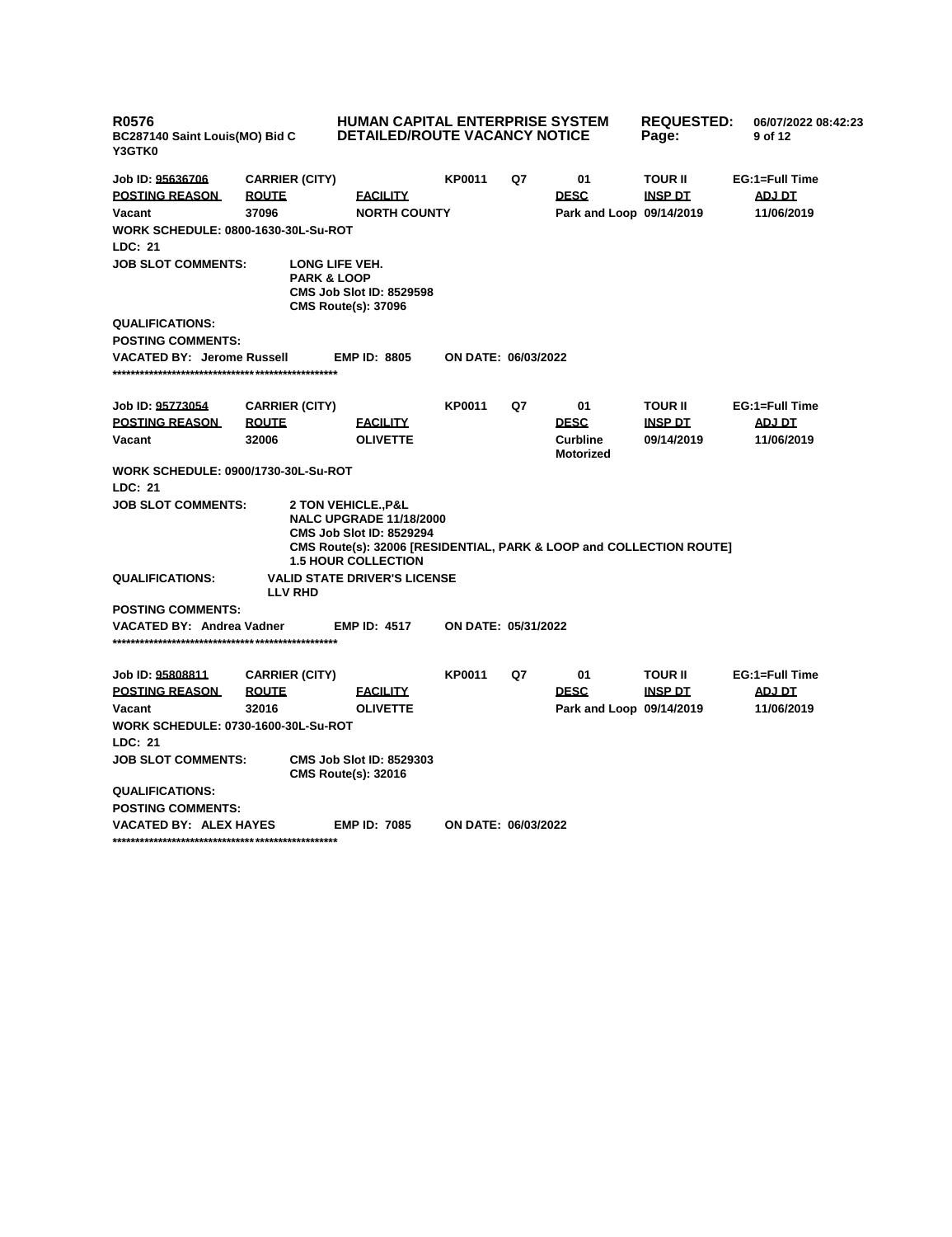**R0576 BC287140 Saint Louis(MO) Bid C Y3GTK0 HUMAN CAPITAL ENTERPRISE SYSTEM DETAILED/ROUTE VACANCY NOTICE REQUESTED: 06/07/2022 08:42:23 Page: 10 of 12 Job ID: 95527346 CARRIER TECHNICIAN KP0015 Q7 02 TOUR II EG:1=Full Time POSTING REASON ROUTE FACILITY DESC INSP DT ADJ DT Vacant 28016 SAPPINGTON Curbline Motorized / / 07/20/2011 28017 SAPPINGTON Dismount / / 07/20/2011 28028 SAPPINGTON Curbline Motorized / / 07/20/2011 28030 SAPPINGTON Curbline Motorized / / 07/20/2011 28056 SAPPINGTON Curbline Motorized / / 07/20/2011 WORK SCHEDULE: 0800-1630-30L-Su-ROT LDC: 21 JOB SLOT COMMENTS: U-180(28703) CMS Job Slot ID: 8530204 CMS Route(s): 28016, 28017, 28028, 28030, 28056 QUALIFICATIONS: POSTING COMMENTS: VACATED BY: GERI ELDRIDGE EMP ID: 2440 ON DATE: 04/08/2022 \*\*\*\*\*\*\*\*\*\*\*\*\*\*\*\*\*\*\*\*\*\*\*\*\*\*\*\*\*\*\*\*\*\*\*\*\*\*\*\*\*\*\*\*\*\*\*\*\* Job ID: 95582494 CARRIER (CITY) KP0011 Q7 01 TOUR II EG:1=Full Time POSTING REASON ROUTE FACILITY DESC INSP DT ADJ DT Vacant 26098 SAPPINGTON Curbline Motorized 05/21/2012 07/19/2012 WORK SCHEDULE: 0800-1630-30L-Su-ROT LDC: 21 JOB SLOT COMMENTS: 40 MINUTE PICKUP AT END OF ROUTE CMS Job Slot ID: 8529660 CMS Route(s): 26098 QUALIFICATIONS: POSTING COMMENTS: VACATED BY: SARITA HOLLOWAY EMP ID: 6068 ON DATE: 05/26/2022 \*\*\*\*\*\*\*\*\*\*\*\*\*\*\*\*\*\*\*\*\*\*\*\*\*\*\*\*\*\*\*\*\*\*\*\*\*\*\*\*\*\*\*\*\*\*\*\*\* Job ID: 95607581 CARRIER (CITY) KP0011 Q7 01 TOUR II EG:1=Full Time POSTING REASON ROUTE FACILITY DESC INSP DT ADJ DT Vacant 26045 SAPPINGTON Curbline Motorized 05/14/2012 07/19/2012 WORK SCHEDULE: 0800-1630-30L-Su-ROT LDC: 21 JOB SLOT COMMENTS: REPLACES JOB 1474658 NALC UPGRADE 11/18/2000 CMS Job Slot ID: 8529650 CMS Route(s): 26045 QUALIFICATIONS: POSTING COMMENTS: VACATED BY: James Carron EMP ID: 2383 ON DATE: 06/03/2022 \*\*\*\*\*\*\*\*\*\*\*\*\*\*\*\*\*\*\*\*\*\*\*\*\*\*\*\*\*\*\*\*\*\*\*\*\*\*\*\*\*\*\*\*\*\*\*\*\***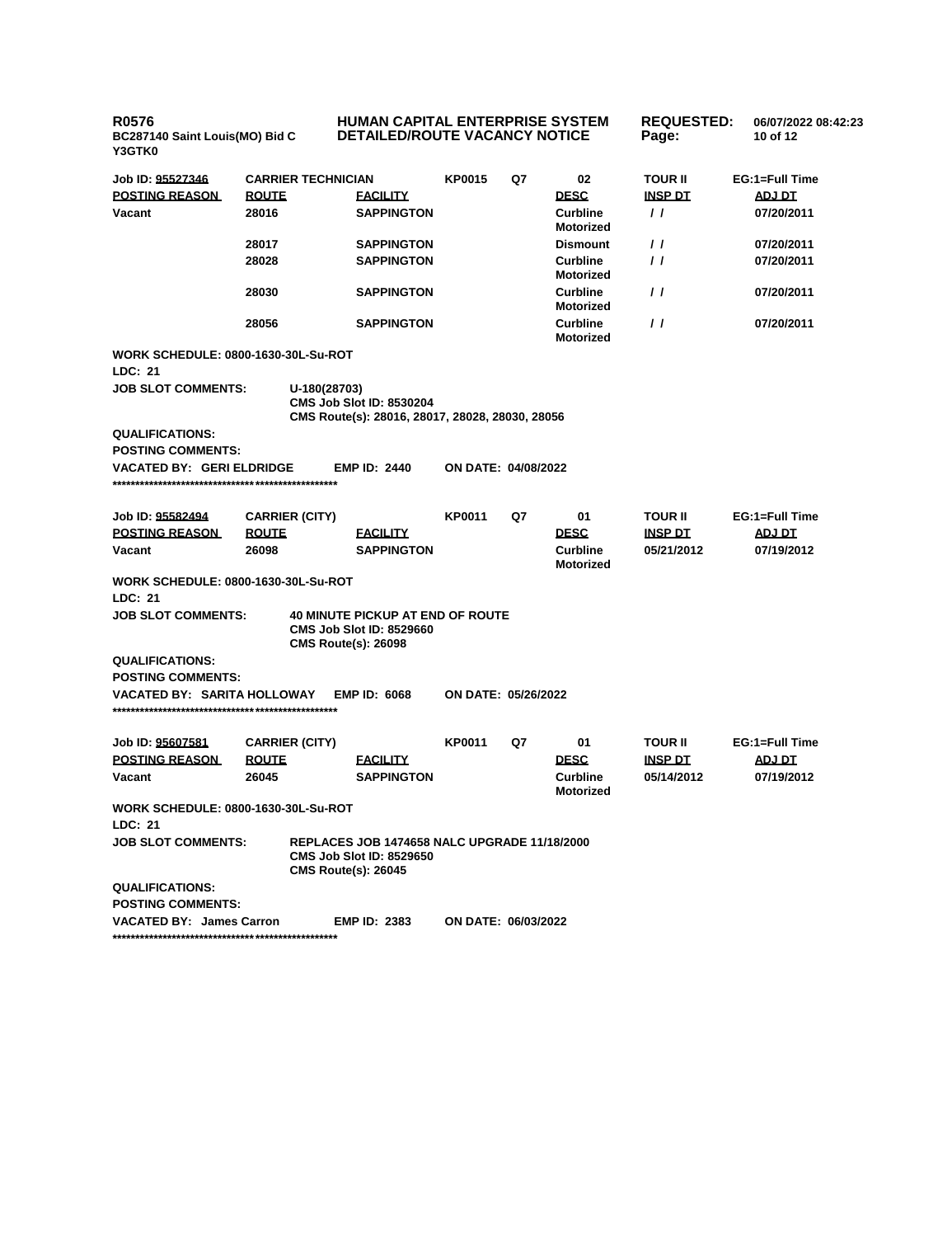| <b>R0576</b><br>BC287140 Saint Louis(MO) Bid C<br>Y3GTK0                                                                                                                                        |                                                | <b>HUMAN CAPITAL ENTERPRISE SYSTEM</b><br><b>DETAILED/ROUTE VACANCY NOTICE</b>                                                        |                            |    |                                                          | <b>REQUESTED:</b><br>06/07/2022 08:42:23<br>11 of 12 |                                        |
|-------------------------------------------------------------------------------------------------------------------------------------------------------------------------------------------------|------------------------------------------------|---------------------------------------------------------------------------------------------------------------------------------------|----------------------------|----|----------------------------------------------------------|------------------------------------------------------|----------------------------------------|
| Job ID: 95634584<br><b>POSTING REASON</b><br>Vacant                                                                                                                                             | <b>CARRIER (CITY)</b><br><b>ROUTE</b><br>28012 | <b>FACILITY</b><br><b>SAPPINGTON</b>                                                                                                  | KP0011                     | Q7 | 01<br><b>DESC</b><br><b>Curbline</b><br><b>Motorized</b> | <b>TOUR II</b><br><b>INSP DT</b><br>$\prime$         | EG:1=Full Time<br>ADJ DT<br>07/20/2011 |
| <b>WORK SCHEDULE: 0800-1630-30L-Su-ROT</b><br>LDC: 21                                                                                                                                           |                                                |                                                                                                                                       |                            |    |                                                          |                                                      |                                        |
| <b>JOB SLOT COMMENTS:</b>                                                                                                                                                                       | LLV                                            | <b>NALC UPGRADE 11/18/2000</b><br><b>CMS Job Slot ID: 8530625</b><br><b>CMS Route(s): 28012</b>                                       |                            |    |                                                          |                                                      |                                        |
| <b>QUALIFICATIONS:</b><br><b>POSTING COMMENTS:</b>                                                                                                                                              |                                                |                                                                                                                                       |                            |    |                                                          |                                                      |                                        |
| <b>VACATED BY: Derek Crumer</b>                                                                                                                                                                 |                                                | <b>EMP ID: 8574</b>                                                                                                                   | <b>ON DATE: 06/03/2022</b> |    |                                                          |                                                      |                                        |
| Job ID: 95644595<br><b>POSTING REASON</b><br>Vacant                                                                                                                                             | <b>CARRIER (CITY)</b><br><b>ROUTE</b><br>28019 | <b>FACILITY</b><br><b>SAPPINGTON</b>                                                                                                  | KP0011                     | Q7 | 01<br><b>DESC</b><br><b>Curbline</b><br><b>Motorized</b> | <b>TOUR II</b><br><b>INSP DT</b><br>$\prime$         | EG:1=Full Time<br>ADJ DT<br>07/20/2011 |
| <b>WORK SCHEDULE: 0800-1630-30L-Su-ROT</b>                                                                                                                                                      |                                                |                                                                                                                                       |                            |    |                                                          |                                                      |                                        |
| LDC: 21<br><b>JOB SLOT COMMENTS:</b>                                                                                                                                                            |                                                | <b>LONG LIFE VEH</b><br>REPLACES JOB 1474738 NALC UPGRADE 11/18/2000<br><b>CMS Job Slot ID: 8529671</b><br><b>CMS Route(s): 28019</b> |                            |    |                                                          |                                                      |                                        |
| <b>QUALIFICATIONS:</b>                                                                                                                                                                          | <b>LLV RHD</b>                                 | <b>VALID STATE DRIVER'S LICENSE</b>                                                                                                   |                            |    |                                                          |                                                      |                                        |
| <b>POSTING COMMENTS:</b><br><b>VACATED BY: Michael Goheen</b>                                                                                                                                   |                                                | <b>EMP ID: 5025</b>                                                                                                                   | ON DATE: 06/03/2022        |    |                                                          |                                                      |                                        |
| Job ID: 95723110                                                                                                                                                                                | <b>CARRIER (CITY)</b>                          |                                                                                                                                       | KP0011                     | Q7 | 01                                                       | <b>TOUR II</b>                                       | EG:1=Full Time                         |
| <b>POSTING REASON</b><br>Vacant                                                                                                                                                                 | <u>ROUTE</u><br>28015                          | <b>FACILITY</b><br><b>SAPPINGTON</b>                                                                                                  |                            |    | <b>DESC</b><br>Park and Loop                             | <b>INSP DT</b><br>$\frac{1}{2}$                      | ADJ DT<br>07/20/2011                   |
| <b>WORK SCHEDULE: 0800-1630-30L-Su-ROT</b><br>LDC: 21                                                                                                                                           |                                                |                                                                                                                                       |                            |    |                                                          |                                                      |                                        |
| <b>JOB SLOT COMMENTS:</b>                                                                                                                                                                       | <b>FFV</b>                                     | <b>NALC UPGRADE 11/18/2000</b><br><b>CMS Job Slot ID: 8529668</b><br><b>CMS Route(s): 28015</b>                                       |                            |    |                                                          |                                                      |                                        |
| <b>QUALIFICATIONS:</b>                                                                                                                                                                          |                                                |                                                                                                                                       |                            |    |                                                          |                                                      |                                        |
| <b>POSTING COMMENTS:</b><br><b>VACATED BY: BRYAN WRIGHT</b>                                                                                                                                     |                                                | <b>EMP ID: 2058</b>                                                                                                                   | ON DATE: 06/03/2022        |    |                                                          |                                                      |                                        |
| Job ID: 71996698<br><b>POSTING REASON</b><br>Vacant<br><b>WORK SCHEDULE: 0800-1630-30L-Su-ROT</b><br>LDC: 21<br><b>JOB SLOT COMMENTS:</b><br><b>QUALIFICATIONS:</b><br><b>POSTING COMMENTS:</b> | <b>CARRIER (CITY)</b><br><b>ROUTE</b><br>30010 | <b>FACILITY</b><br>UNIVERSITY CITY                                                                                                    | KP0011                     | Q7 | 01<br><b>DESC</b><br>Park and Loop 02/10/2018            | <b>TOUR II</b><br><b>INSP DT</b>                     | EG:1=Full Time<br>ADJ DT<br>06/13/2018 |
| VACATED BY: YOLANDA BROWN                                                                                                                                                                       |                                                | <b>EMP ID: 8407</b>                                                                                                                   | <b>ON DATE: 06/03/2022</b> |    |                                                          |                                                      |                                        |